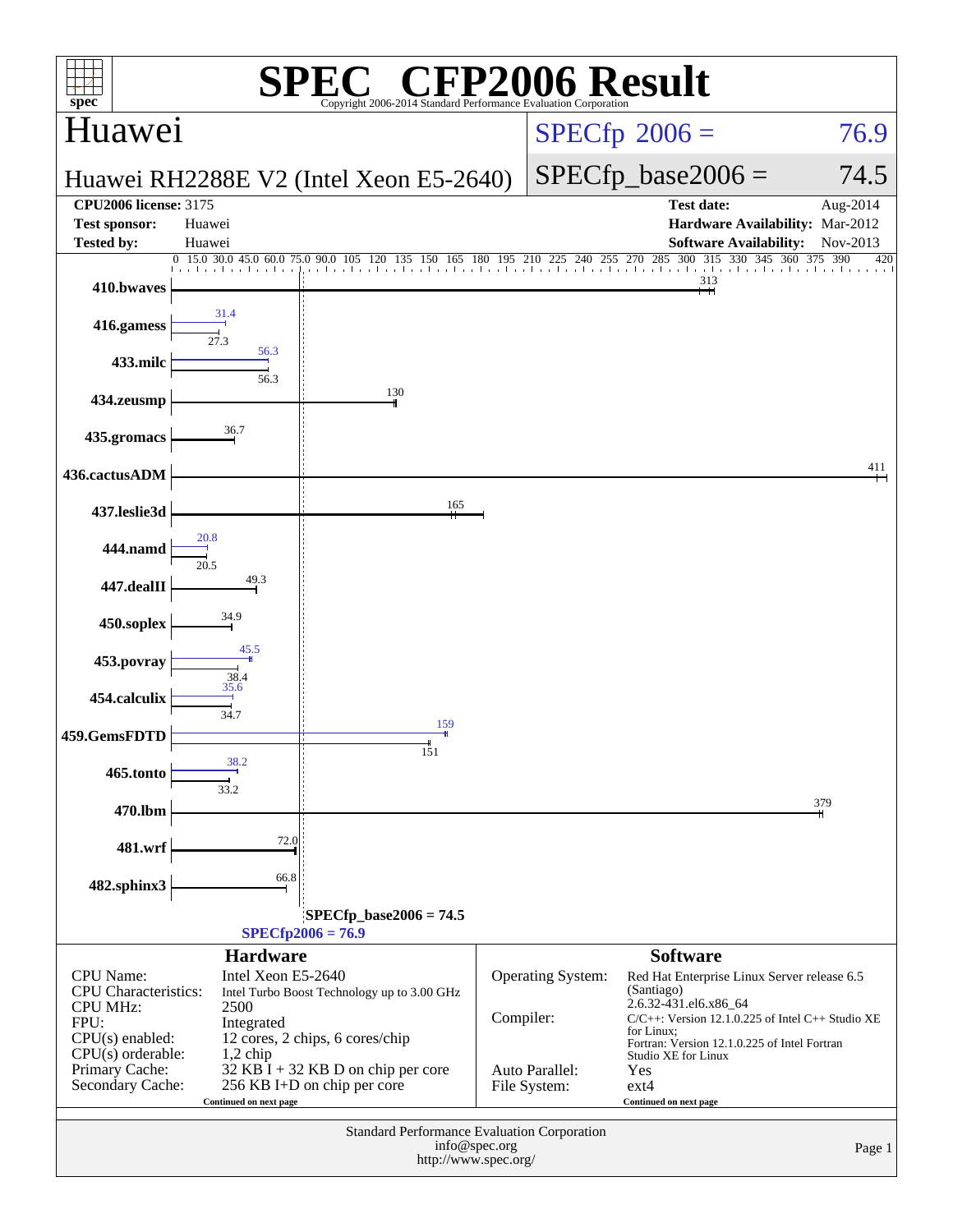

#### Huawei

### $SPECfp2006 = 76.9$  $SPECfp2006 = 76.9$

Huawei RH2288E V2 (Intel Xeon E5-2640)

 $SPECfp\_base2006 = 74.5$ 

#### **[CPU2006 license:](http://www.spec.org/auto/cpu2006/Docs/result-fields.html#CPU2006license)** 3175 **[Test date:](http://www.spec.org/auto/cpu2006/Docs/result-fields.html#Testdate)** Aug-2014 **[Test sponsor:](http://www.spec.org/auto/cpu2006/Docs/result-fields.html#Testsponsor)** Huawei **[Hardware Availability:](http://www.spec.org/auto/cpu2006/Docs/result-fields.html#HardwareAvailability)** Mar-2012 **[Tested by:](http://www.spec.org/auto/cpu2006/Docs/result-fields.html#Testedby)** Huawei **[Software Availability:](http://www.spec.org/auto/cpu2006/Docs/result-fields.html#SoftwareAvailability)** Nov-2013 [L3 Cache:](http://www.spec.org/auto/cpu2006/Docs/result-fields.html#L3Cache) 15 MB I+D on chip per chip<br>Other Cache: None [Other Cache:](http://www.spec.org/auto/cpu2006/Docs/result-fields.html#OtherCache) [Memory:](http://www.spec.org/auto/cpu2006/Docs/result-fields.html#Memory) 256 GB (16 x 16 GB 2Rx4 PC3-12800R-11, ECC) [Disk Subsystem:](http://www.spec.org/auto/cpu2006/Docs/result-fields.html#DiskSubsystem) 1 x 600 GB SAS, 10000 RPM [Other Hardware:](http://www.spec.org/auto/cpu2006/Docs/result-fields.html#OtherHardware) None [System State:](http://www.spec.org/auto/cpu2006/Docs/result-fields.html#SystemState) Run level 3 (multi-user)<br>Base Pointers: 64-bit [Base Pointers:](http://www.spec.org/auto/cpu2006/Docs/result-fields.html#BasePointers) [Peak Pointers:](http://www.spec.org/auto/cpu2006/Docs/result-fields.html#PeakPointers) 32/64-bit [Other Software:](http://www.spec.org/auto/cpu2006/Docs/result-fields.html#OtherSoftware) None

| <b>Results Table</b> |                                                                                                          |       |                |       |                |            |                |              |                |              |                |              |
|----------------------|----------------------------------------------------------------------------------------------------------|-------|----------------|-------|----------------|------------|----------------|--------------|----------------|--------------|----------------|--------------|
|                      | <b>Base</b>                                                                                              |       |                |       |                |            | <b>Peak</b>    |              |                |              |                |              |
| <b>Benchmark</b>     | <b>Seconds</b>                                                                                           | Ratio | <b>Seconds</b> | Ratio | <b>Seconds</b> | Ratio      | <b>Seconds</b> | <b>Ratio</b> | <b>Seconds</b> | <b>Ratio</b> | <b>Seconds</b> | <b>Ratio</b> |
| 410.bwayes           | 43.4                                                                                                     | 313   | 43.0           | 316   | 44.2           | 307        | 43.4           | 313          | 43.0           | 316          | 44.2           | 307          |
| 416.gamess           | 717                                                                                                      | 27.3  | 717            | 27.3  | 713            | 27.4       | 623            | 31.4         | 623            | 31.4         | 622            | 31.5         |
| 433.milc             | 163                                                                                                      | 56.3  | 163            | 56.3  | 163            | 56.3       | 163            | 56.3         | 163            | 56.3         | 163            | 56.3         |
| 434.zeusmp           | 70.2                                                                                                     | 130   | 69.4           | 131   | 69.8           | <b>130</b> | 70.2           | 130          | 69.4           | 131          | 69.8           | <u>130</u>   |
| 435 gromacs          | 194                                                                                                      | 36.8  | <u>195</u>     | 36.7  | 195            | 36.7       | 194            | 36.8         | 195            | 36.7         | 195            | 36.7         |
| 436.cactusADM        | 29.1                                                                                                     | 411   | 29.1           | 411   | 28.7           | 417        | 29.1           | 411          | 29.1           | 411          | 28.7           | 417          |
| 437.leslie3d         | 51.8                                                                                                     | 181   | 57.6           | 163   | 56.8           | 165        | 51.8           | 181          | 57.6           | 163          | 56.8           | 165          |
| 444.namd             | 392                                                                                                      | 20.5  | 392            | 20.5  | 392            | 20.5       | 385            | 20.8         | 385            | 20.8         | 385            | 20.8         |
| 447.dealII           | 232                                                                                                      | 49.3  | 232            | 49.3  | 233            | 49.2       | 232            | 49.3         | 232            | 49.3         | 233            | 49.2         |
| $450$ .soplex        | 239                                                                                                      | 34.9  | 239            | 34.9  | 237            | 35.1       | 239            | 34.9         | 239            | 34.9         | 237            | 35.1         |
| 453.povray           | 139                                                                                                      | 38.3  | 139            | 38.4  | 138            | 38.6       | 118            | 45.2         | 114            | 46.5         | 117            | 45.5         |
| 454.calculix         | 238                                                                                                      | 34.7  | 238            | 34.7  | 238            | 34.7       | 232            | 35.5         | 232            | 35.6         | 232            | 35.6         |
| 459.GemsFDTD         | 70.5                                                                                                     | 151   | 70.5           | 151   | 70.9           | 150        | 66.2           | 160          | 66.8           | 159          | 66.6           | <u>159</u>   |
| 465.tonto            | 293                                                                                                      | 33.6  | 297            | 33.2  | 297            | 33.2       | 258            | 38.2         | 257            | 38.2         | 257            | 38.3         |
| 470.1bm              | 36.2                                                                                                     | 379   | 36.2           | 379   | 36.4           | 377        | 36.2           | 379          | 36.2           | <u>379</u>   | 36.4           | 377          |
| 481.wrf              | 154                                                                                                      | 72.3  | 157            | 71.3  | 155            | 72.0       | 154            | 72.3         | 157            | 71.3         | 155            | 72.0         |
| $482$ .sphinx $3$    | 292                                                                                                      | 66.6  | 292            | 66.8  | 291            | 66.9       | 292            | 66.6         | 292            | 66.8         | 291            | 66.9         |
|                      | Results appear in the order in which they were run. Bold underlined text indicates a median measurement. |       |                |       |                |            |                |              |                |              |                |              |

#### **[Operating System Notes](http://www.spec.org/auto/cpu2006/Docs/result-fields.html#OperatingSystemNotes)**

Stack size set to unlimited using "ulimit -s unlimited"

#### **[Platform Notes](http://www.spec.org/auto/cpu2006/Docs/result-fields.html#PlatformNotes)**

 BIOS configuration: Set Power Efficiency Mode to Custom Set Hyper-Threading to Disabled Baseboard Management Controller used to adjust the fan speed to 100% Sysinfo program /spec/config/sysinfo.rev6800 \$Rev: 6800 \$ \$Date:: 2011-10-11 #\$ 6f2ebdff5032aaa42e583f96b07f99d3 running on SPECCPU Sat Aug 16 02:42:55 2014

 This section contains SUT (System Under Test) info as seen by some common utilities. To remove or add to this section, see: Continued on next page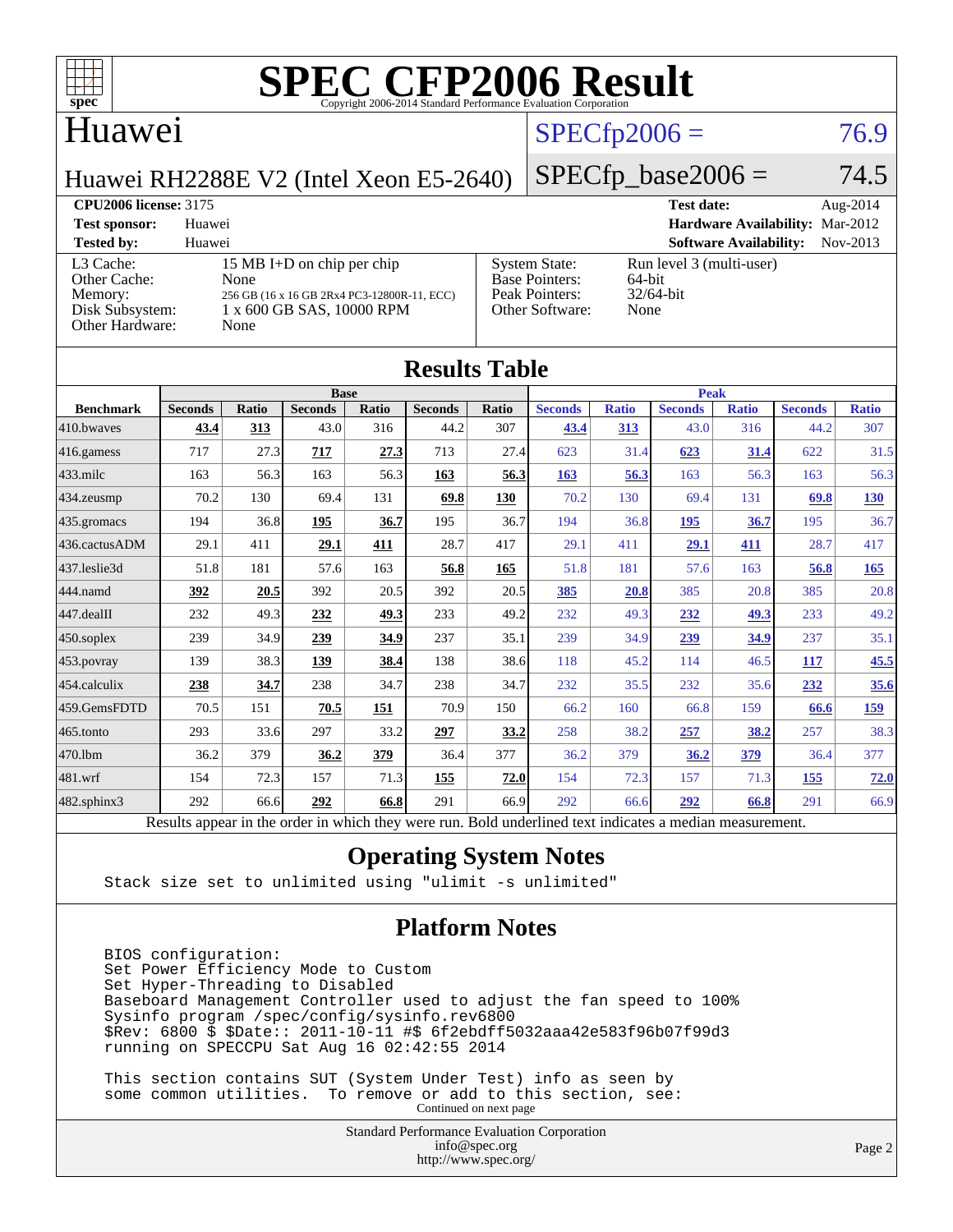

#### Huawei

 $SPECTp2006 = 76.9$ 

Huawei RH2288E V2 (Intel Xeon E5-2640)

 $SPECTp\_base2006 = 74.5$ 

**[CPU2006 license:](http://www.spec.org/auto/cpu2006/Docs/result-fields.html#CPU2006license)** 3175 **[Test date:](http://www.spec.org/auto/cpu2006/Docs/result-fields.html#Testdate)** Aug-2014 **[Test sponsor:](http://www.spec.org/auto/cpu2006/Docs/result-fields.html#Testsponsor)** Huawei **[Hardware Availability:](http://www.spec.org/auto/cpu2006/Docs/result-fields.html#HardwareAvailability)** Mar-2012 **[Tested by:](http://www.spec.org/auto/cpu2006/Docs/result-fields.html#Testedby)** Huawei **[Software Availability:](http://www.spec.org/auto/cpu2006/Docs/result-fields.html#SoftwareAvailability)** Nov-2013

#### **[Platform Notes \(Continued\)](http://www.spec.org/auto/cpu2006/Docs/result-fields.html#PlatformNotes)**

 <http://www.spec.org/cpu2006/Docs/config.html#sysinfo> From /proc/cpuinfo model name : Intel(R) Xeon(R) CPU E5-2640 0 @ 2.50GHz 2 "physical id"s (chips)

 12 "processors" cores, siblings (Caution: counting these is hw and system dependent. The following excerpts from /proc/cpuinfo might not be reliable. Use with caution.) cpu cores : 6<br>siblings : 6 siblings physical 0: cores 0 1 2 3 4 5 physical 1: cores 0 1 2 3 4 5 cache size : 15360 KB From /proc/meminfo<br>MemTotal: 264478184 kB HugePages\_Total: 0<br>Hugepagesize: 2048 kB Hugepagesize: /usr/bin/lsb\_release -d Red Hat Enterprise Linux Server release 6.5 (Santiago) From /etc/\*release\* /etc/\*version\* redhat-release: Red Hat Enterprise Linux Server release 6.5 (Santiago) system-release: Red Hat Enterprise Linux Server release 6.5 (Santiago) system-release-cpe: cpe:/o:redhat:enterprise\_linux:6server:ga:server uname -a: Linux SPECCPU 2.6.32-431.el6.x86\_64 #1 SMP Sun Nov 10 22:19:54 EST 2013 x86\_64 x86\_64 x86\_64 GNU/Linux run-level 3 Aug 15 19:58 SPEC is set to: /spec Filesystem Type Size Used Avail Use% Mounted on /dev/sda2 ext4 543G 98G 418G 19% / Additional information from dmidecode: Memory: 16x Hynix HMT42GR7MFR4C-PB 16 GB 1600 MHz 2 rank

(End of data from sysinfo program)

#### **[General Notes](http://www.spec.org/auto/cpu2006/Docs/result-fields.html#GeneralNotes)**

```
Environment variables set by runspec before the start of the run:
KMP_AFFINITY = "granularity=fine,compact,0,1"
LD_LIBRARY_PATH = "/spec/libs/32:/spec/libs/64"
OMP NUM THREADS = "12"
```
Continued on next page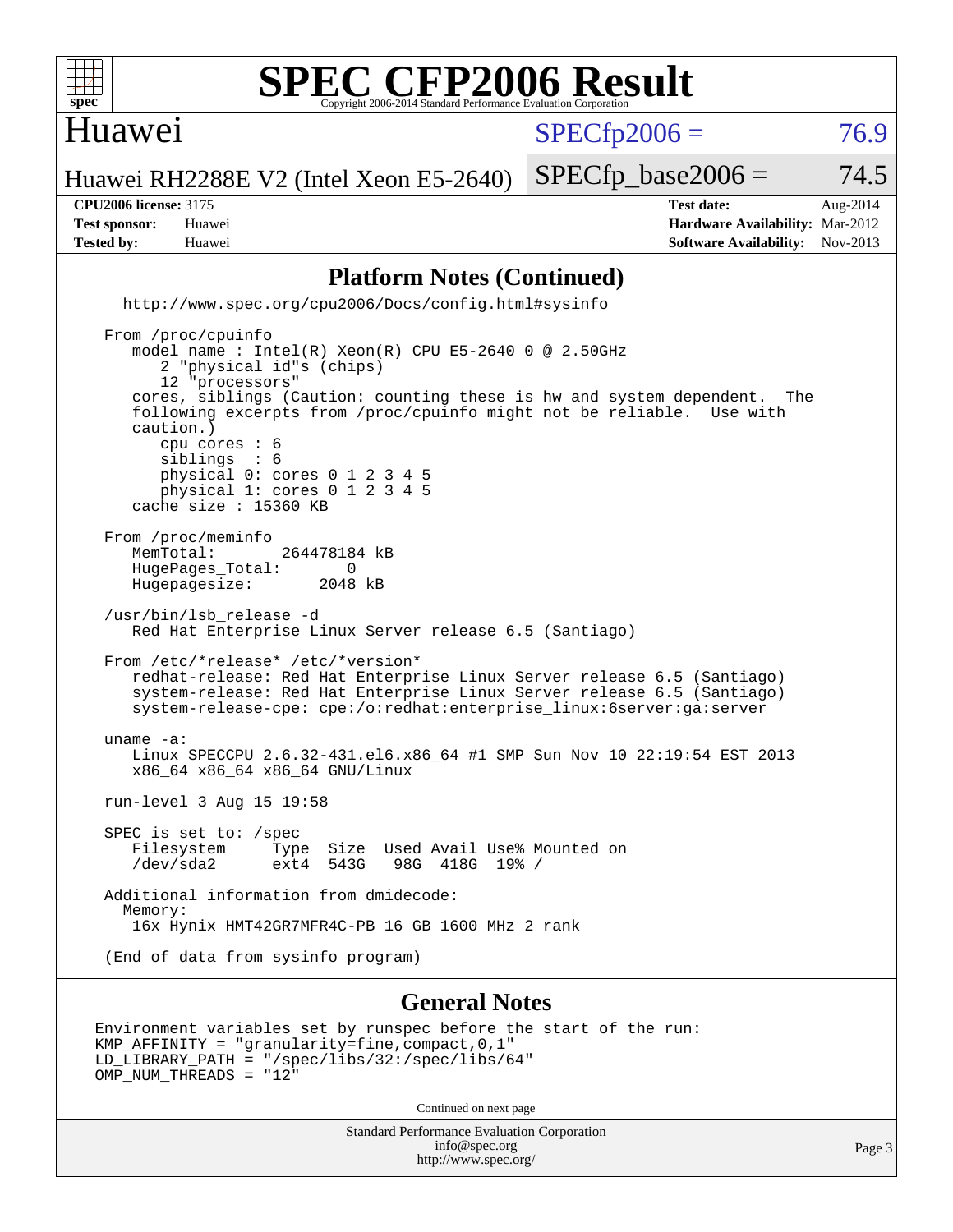

#### Huawei

 $SPECfp2006 = 76.9$  $SPECfp2006 = 76.9$ 

Huawei RH2288E V2 (Intel Xeon E5-2640)

**[CPU2006 license:](http://www.spec.org/auto/cpu2006/Docs/result-fields.html#CPU2006license)** 3175 **[Test date:](http://www.spec.org/auto/cpu2006/Docs/result-fields.html#Testdate)** Aug-2014 **[Test sponsor:](http://www.spec.org/auto/cpu2006/Docs/result-fields.html#Testsponsor)** Huawei **[Hardware Availability:](http://www.spec.org/auto/cpu2006/Docs/result-fields.html#HardwareAvailability)** Mar-2012 **[Tested by:](http://www.spec.org/auto/cpu2006/Docs/result-fields.html#Testedby)** Huawei **[Software Availability:](http://www.spec.org/auto/cpu2006/Docs/result-fields.html#SoftwareAvailability)** Nov-2013

 $SPECTp\_base2006 = 74.5$ 

#### **[General Notes \(Continued\)](http://www.spec.org/auto/cpu2006/Docs/result-fields.html#GeneralNotes)**

 Binaries compiled on a system with 2 x Xeon X5645 CPU + 16GB memory using RHEL 6.1 Transparent Huge Pages enabled with: echo always > /sys/kernel/mm/redhat\_transparent\_hugepage/enabled

### **[Base Compiler Invocation](http://www.spec.org/auto/cpu2006/Docs/result-fields.html#BaseCompilerInvocation)**

 $C$  benchmarks:<br>icc  $-m64$ 

[C++ benchmarks:](http://www.spec.org/auto/cpu2006/Docs/result-fields.html#CXXbenchmarks) [icpc -m64](http://www.spec.org/cpu2006/results/res2014q3/cpu2006-20140826-31038.flags.html#user_CXXbase_intel_icpc_64bit_bedb90c1146cab66620883ef4f41a67e)

[Fortran benchmarks](http://www.spec.org/auto/cpu2006/Docs/result-fields.html#Fortranbenchmarks): [ifort -m64](http://www.spec.org/cpu2006/results/res2014q3/cpu2006-20140826-31038.flags.html#user_FCbase_intel_ifort_64bit_ee9d0fb25645d0210d97eb0527dcc06e)

[Benchmarks using both Fortran and C](http://www.spec.org/auto/cpu2006/Docs/result-fields.html#BenchmarksusingbothFortranandC): [icc -m64](http://www.spec.org/cpu2006/results/res2014q3/cpu2006-20140826-31038.flags.html#user_CC_FCbase_intel_icc_64bit_0b7121f5ab7cfabee23d88897260401c) [ifort -m64](http://www.spec.org/cpu2006/results/res2014q3/cpu2006-20140826-31038.flags.html#user_CC_FCbase_intel_ifort_64bit_ee9d0fb25645d0210d97eb0527dcc06e)

### **[Base Portability Flags](http://www.spec.org/auto/cpu2006/Docs/result-fields.html#BasePortabilityFlags)**

| 435.gromacs: -DSPEC_CPU_LP64 -nofor_main                       |
|----------------------------------------------------------------|
| 436.cactusADM: - DSPEC CPU LP64 - nofor main                   |
|                                                                |
|                                                                |
|                                                                |
|                                                                |
|                                                                |
| 454.calculix: - DSPEC CPU LP64 - nofor main                    |
|                                                                |
|                                                                |
|                                                                |
| 481.wrf: -DSPEC CPU_LP64 -DSPEC_CPU_CASE_FLAG -DSPEC_CPU_LINUX |
|                                                                |
|                                                                |

### **[Base Optimization Flags](http://www.spec.org/auto/cpu2006/Docs/result-fields.html#BaseOptimizationFlags)**

[C benchmarks](http://www.spec.org/auto/cpu2006/Docs/result-fields.html#Cbenchmarks): [-xAVX](http://www.spec.org/cpu2006/results/res2014q3/cpu2006-20140826-31038.flags.html#user_CCbase_f-xAVX) [-ipo](http://www.spec.org/cpu2006/results/res2014q3/cpu2006-20140826-31038.flags.html#user_CCbase_f-ipo) [-O3](http://www.spec.org/cpu2006/results/res2014q3/cpu2006-20140826-31038.flags.html#user_CCbase_f-O3) [-no-prec-div](http://www.spec.org/cpu2006/results/res2014q3/cpu2006-20140826-31038.flags.html#user_CCbase_f-no-prec-div) [-static](http://www.spec.org/cpu2006/results/res2014q3/cpu2006-20140826-31038.flags.html#user_CCbase_f-static) [-parallel](http://www.spec.org/cpu2006/results/res2014q3/cpu2006-20140826-31038.flags.html#user_CCbase_f-parallel) [-opt-prefetch](http://www.spec.org/cpu2006/results/res2014q3/cpu2006-20140826-31038.flags.html#user_CCbase_f-opt-prefetch) [-ansi-alias](http://www.spec.org/cpu2006/results/res2014q3/cpu2006-20140826-31038.flags.html#user_CCbase_f-ansi-alias)

Continued on next page

Standard Performance Evaluation Corporation [info@spec.org](mailto:info@spec.org) <http://www.spec.org/>

Page 4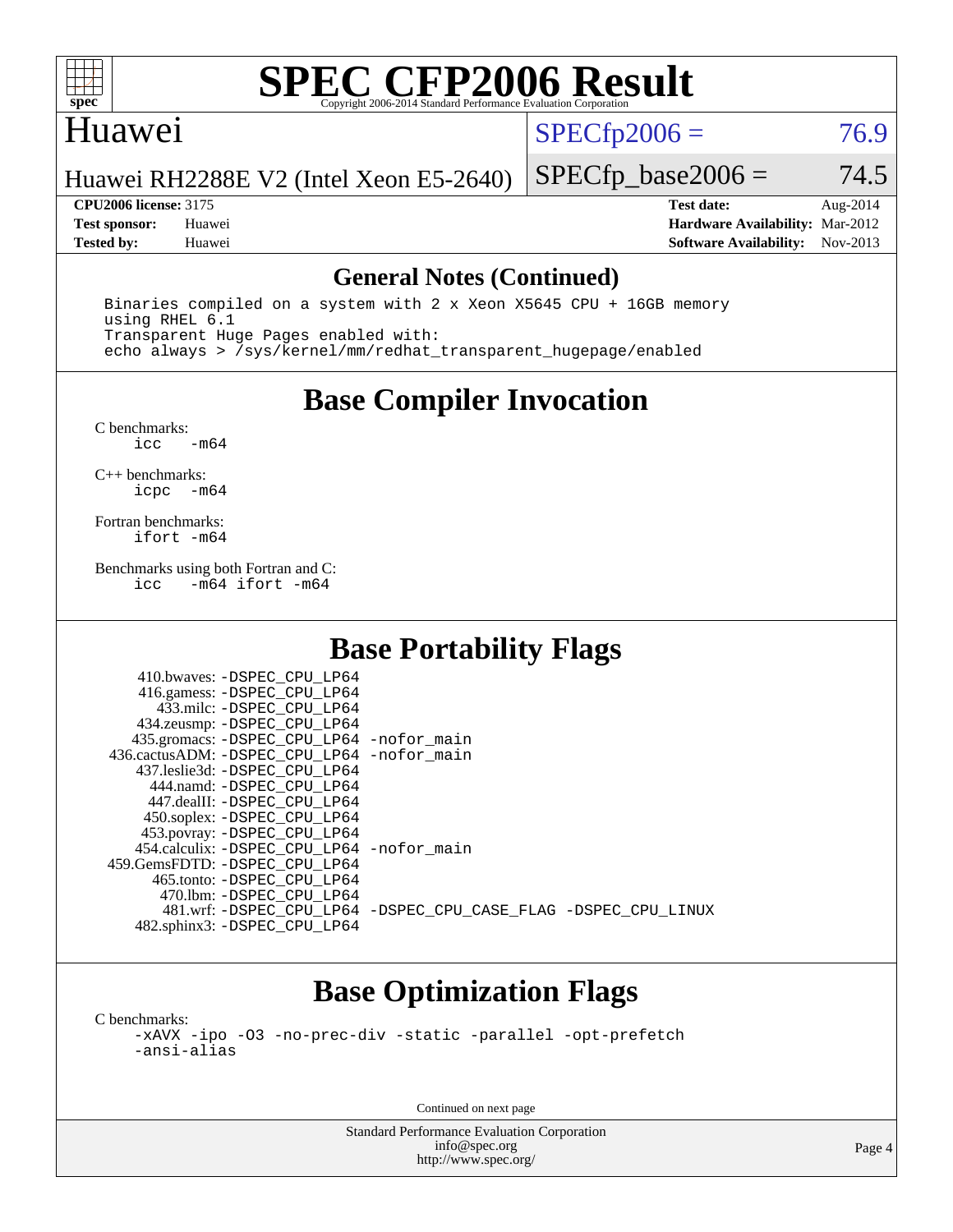

#### Huawei

 $SPECTp2006 = 76.9$ 

Huawei RH2288E V2 (Intel Xeon E5-2640)

 $SPECTp\_base2006 = 74.5$ 

**[CPU2006 license:](http://www.spec.org/auto/cpu2006/Docs/result-fields.html#CPU2006license)** 3175 **[Test date:](http://www.spec.org/auto/cpu2006/Docs/result-fields.html#Testdate)** Aug-2014 **[Test sponsor:](http://www.spec.org/auto/cpu2006/Docs/result-fields.html#Testsponsor)** Huawei **[Hardware Availability:](http://www.spec.org/auto/cpu2006/Docs/result-fields.html#HardwareAvailability)** Mar-2012 **[Tested by:](http://www.spec.org/auto/cpu2006/Docs/result-fields.html#Testedby)** Huawei **[Software Availability:](http://www.spec.org/auto/cpu2006/Docs/result-fields.html#SoftwareAvailability)** Nov-2013

### **[Base Optimization Flags \(Continued\)](http://www.spec.org/auto/cpu2006/Docs/result-fields.html#BaseOptimizationFlags)**

[C++ benchmarks:](http://www.spec.org/auto/cpu2006/Docs/result-fields.html#CXXbenchmarks) [-xAVX](http://www.spec.org/cpu2006/results/res2014q3/cpu2006-20140826-31038.flags.html#user_CXXbase_f-xAVX) [-ipo](http://www.spec.org/cpu2006/results/res2014q3/cpu2006-20140826-31038.flags.html#user_CXXbase_f-ipo) [-O3](http://www.spec.org/cpu2006/results/res2014q3/cpu2006-20140826-31038.flags.html#user_CXXbase_f-O3) [-no-prec-div](http://www.spec.org/cpu2006/results/res2014q3/cpu2006-20140826-31038.flags.html#user_CXXbase_f-no-prec-div) [-static](http://www.spec.org/cpu2006/results/res2014q3/cpu2006-20140826-31038.flags.html#user_CXXbase_f-static) [-opt-prefetch](http://www.spec.org/cpu2006/results/res2014q3/cpu2006-20140826-31038.flags.html#user_CXXbase_f-opt-prefetch) [-ansi-alias](http://www.spec.org/cpu2006/results/res2014q3/cpu2006-20140826-31038.flags.html#user_CXXbase_f-ansi-alias) [Fortran benchmarks](http://www.spec.org/auto/cpu2006/Docs/result-fields.html#Fortranbenchmarks): [-xAVX](http://www.spec.org/cpu2006/results/res2014q3/cpu2006-20140826-31038.flags.html#user_FCbase_f-xAVX) [-ipo](http://www.spec.org/cpu2006/results/res2014q3/cpu2006-20140826-31038.flags.html#user_FCbase_f-ipo) [-O3](http://www.spec.org/cpu2006/results/res2014q3/cpu2006-20140826-31038.flags.html#user_FCbase_f-O3) [-no-prec-div](http://www.spec.org/cpu2006/results/res2014q3/cpu2006-20140826-31038.flags.html#user_FCbase_f-no-prec-div) [-static](http://www.spec.org/cpu2006/results/res2014q3/cpu2006-20140826-31038.flags.html#user_FCbase_f-static) [-parallel](http://www.spec.org/cpu2006/results/res2014q3/cpu2006-20140826-31038.flags.html#user_FCbase_f-parallel) [-opt-prefetch](http://www.spec.org/cpu2006/results/res2014q3/cpu2006-20140826-31038.flags.html#user_FCbase_f-opt-prefetch) [Benchmarks using both Fortran and C](http://www.spec.org/auto/cpu2006/Docs/result-fields.html#BenchmarksusingbothFortranandC):

[-xAVX](http://www.spec.org/cpu2006/results/res2014q3/cpu2006-20140826-31038.flags.html#user_CC_FCbase_f-xAVX) [-ipo](http://www.spec.org/cpu2006/results/res2014q3/cpu2006-20140826-31038.flags.html#user_CC_FCbase_f-ipo) [-O3](http://www.spec.org/cpu2006/results/res2014q3/cpu2006-20140826-31038.flags.html#user_CC_FCbase_f-O3) [-no-prec-div](http://www.spec.org/cpu2006/results/res2014q3/cpu2006-20140826-31038.flags.html#user_CC_FCbase_f-no-prec-div) [-static](http://www.spec.org/cpu2006/results/res2014q3/cpu2006-20140826-31038.flags.html#user_CC_FCbase_f-static) [-parallel](http://www.spec.org/cpu2006/results/res2014q3/cpu2006-20140826-31038.flags.html#user_CC_FCbase_f-parallel) [-opt-prefetch](http://www.spec.org/cpu2006/results/res2014q3/cpu2006-20140826-31038.flags.html#user_CC_FCbase_f-opt-prefetch) [-ansi-alias](http://www.spec.org/cpu2006/results/res2014q3/cpu2006-20140826-31038.flags.html#user_CC_FCbase_f-ansi-alias)

### **[Peak Compiler Invocation](http://www.spec.org/auto/cpu2006/Docs/result-fields.html#PeakCompilerInvocation)**

[C benchmarks](http://www.spec.org/auto/cpu2006/Docs/result-fields.html#Cbenchmarks):  $\frac{1}{2}$ cc  $-\text{m64}$ 

[C++ benchmarks:](http://www.spec.org/auto/cpu2006/Docs/result-fields.html#CXXbenchmarks) [icpc -m64](http://www.spec.org/cpu2006/results/res2014q3/cpu2006-20140826-31038.flags.html#user_CXXpeak_intel_icpc_64bit_bedb90c1146cab66620883ef4f41a67e)

[Fortran benchmarks](http://www.spec.org/auto/cpu2006/Docs/result-fields.html#Fortranbenchmarks): [ifort -m64](http://www.spec.org/cpu2006/results/res2014q3/cpu2006-20140826-31038.flags.html#user_FCpeak_intel_ifort_64bit_ee9d0fb25645d0210d97eb0527dcc06e)

[Benchmarks using both Fortran and C](http://www.spec.org/auto/cpu2006/Docs/result-fields.html#BenchmarksusingbothFortranandC): [icc -m64](http://www.spec.org/cpu2006/results/res2014q3/cpu2006-20140826-31038.flags.html#user_CC_FCpeak_intel_icc_64bit_0b7121f5ab7cfabee23d88897260401c) [ifort -m64](http://www.spec.org/cpu2006/results/res2014q3/cpu2006-20140826-31038.flags.html#user_CC_FCpeak_intel_ifort_64bit_ee9d0fb25645d0210d97eb0527dcc06e)

#### **[Peak Portability Flags](http://www.spec.org/auto/cpu2006/Docs/result-fields.html#PeakPortabilityFlags)**

Same as Base Portability Flags

### **[Peak Optimization Flags](http://www.spec.org/auto/cpu2006/Docs/result-fields.html#PeakOptimizationFlags)**

[C benchmarks](http://www.spec.org/auto/cpu2006/Docs/result-fields.html#Cbenchmarks):

 433.milc: [-xAVX](http://www.spec.org/cpu2006/results/res2014q3/cpu2006-20140826-31038.flags.html#user_peakPASS2_CFLAGSPASS2_LDFLAGS433_milc_f-xAVX)(pass 2) [-prof-gen](http://www.spec.org/cpu2006/results/res2014q3/cpu2006-20140826-31038.flags.html#user_peakPASS1_CFLAGSPASS1_LDFLAGS433_milc_prof_gen_e43856698f6ca7b7e442dfd80e94a8fc)(pass 1) [-ipo](http://www.spec.org/cpu2006/results/res2014q3/cpu2006-20140826-31038.flags.html#user_peakPASS2_CFLAGSPASS2_LDFLAGS433_milc_f-ipo)(pass 2) [-O3](http://www.spec.org/cpu2006/results/res2014q3/cpu2006-20140826-31038.flags.html#user_peakPASS2_CFLAGSPASS2_LDFLAGS433_milc_f-O3)(pass 2) [-no-prec-div](http://www.spec.org/cpu2006/results/res2014q3/cpu2006-20140826-31038.flags.html#user_peakPASS2_CFLAGSPASS2_LDFLAGS433_milc_f-no-prec-div)(pass 2) [-prof-use](http://www.spec.org/cpu2006/results/res2014q3/cpu2006-20140826-31038.flags.html#user_peakPASS2_CFLAGSPASS2_LDFLAGS433_milc_prof_use_bccf7792157ff70d64e32fe3e1250b55)(pass 2) [-static](http://www.spec.org/cpu2006/results/res2014q3/cpu2006-20140826-31038.flags.html#user_peakOPTIMIZE433_milc_f-static) [-auto-ilp32](http://www.spec.org/cpu2006/results/res2014q3/cpu2006-20140826-31038.flags.html#user_peakCOPTIMIZE433_milc_f-auto-ilp32) [-ansi-alias](http://www.spec.org/cpu2006/results/res2014q3/cpu2006-20140826-31038.flags.html#user_peakCOPTIMIZE433_milc_f-ansi-alias)

 $470.$ lbm: basepeak = yes

482.sphinx3: basepeak = yes

[C++ benchmarks:](http://www.spec.org/auto/cpu2006/Docs/result-fields.html#CXXbenchmarks)

444.namd:  $-xAVX(pass 2)$  $-xAVX(pass 2)$  [-prof-gen](http://www.spec.org/cpu2006/results/res2014q3/cpu2006-20140826-31038.flags.html#user_peakPASS1_CXXFLAGSPASS1_LDFLAGS444_namd_prof_gen_e43856698f6ca7b7e442dfd80e94a8fc)(pass 1) [-ipo](http://www.spec.org/cpu2006/results/res2014q3/cpu2006-20140826-31038.flags.html#user_peakPASS2_CXXFLAGSPASS2_LDFLAGS444_namd_f-ipo)(pass 2) [-O3](http://www.spec.org/cpu2006/results/res2014q3/cpu2006-20140826-31038.flags.html#user_peakPASS2_CXXFLAGSPASS2_LDFLAGS444_namd_f-O3)(pass 2) [-no-prec-div](http://www.spec.org/cpu2006/results/res2014q3/cpu2006-20140826-31038.flags.html#user_peakPASS2_CXXFLAGSPASS2_LDFLAGS444_namd_f-no-prec-div)(pass 2) [-prof-use](http://www.spec.org/cpu2006/results/res2014q3/cpu2006-20140826-31038.flags.html#user_peakPASS2_CXXFLAGSPASS2_LDFLAGS444_namd_prof_use_bccf7792157ff70d64e32fe3e1250b55)(pass 2) [-fno-alias](http://www.spec.org/cpu2006/results/res2014q3/cpu2006-20140826-31038.flags.html#user_peakCXXOPTIMIZEOPTIMIZE444_namd_f-no-alias_694e77f6c5a51e658e82ccff53a9e63a) [-auto-ilp32](http://www.spec.org/cpu2006/results/res2014q3/cpu2006-20140826-31038.flags.html#user_peakCXXOPTIMIZE444_namd_f-auto-ilp32)

Continued on next page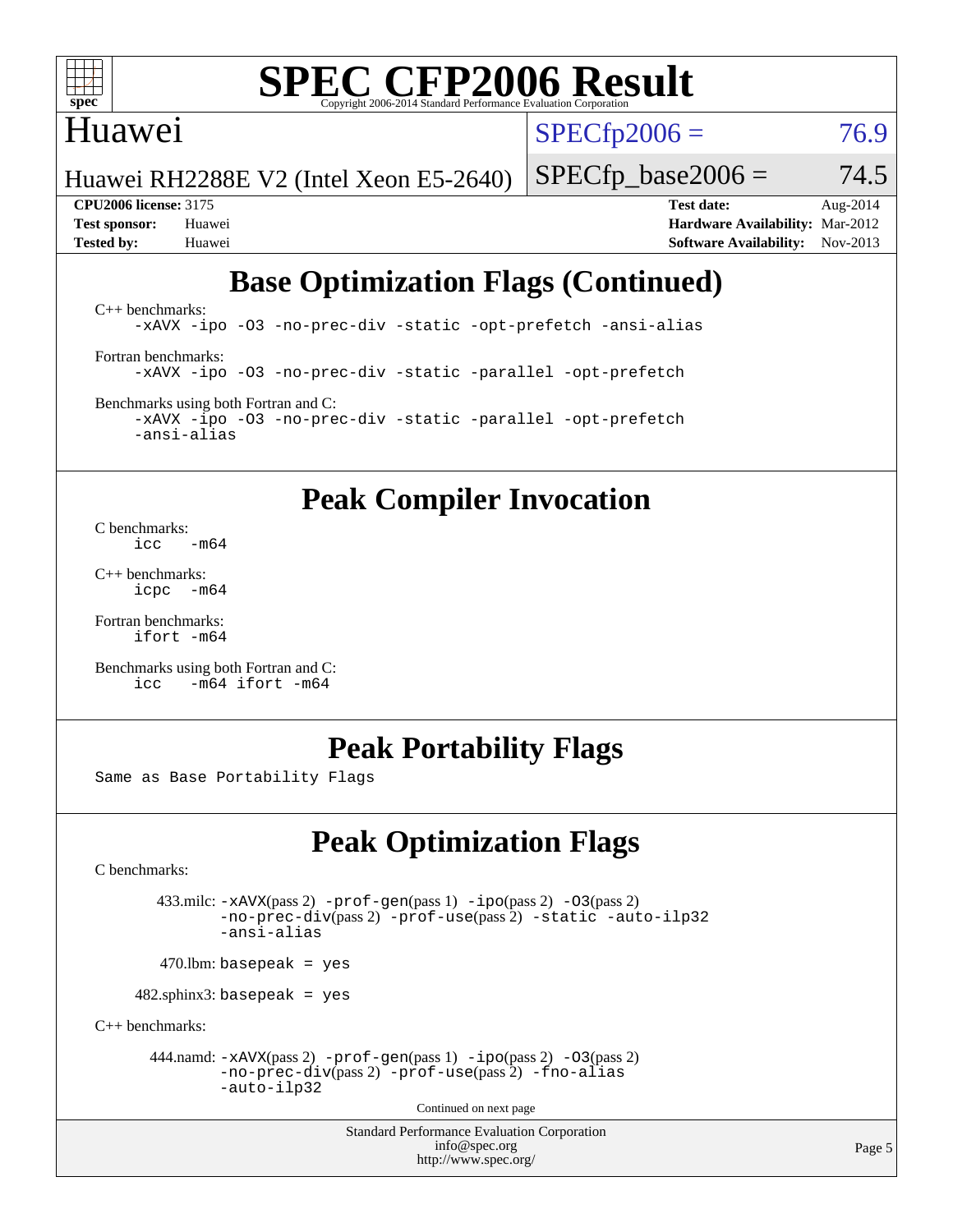

Huawei

# **[SPEC CFP2006 Result](http://www.spec.org/auto/cpu2006/Docs/result-fields.html#SPECCFP2006Result)**

 $SPECfp2006 = 76.9$  $SPECfp2006 = 76.9$ 

Huawei RH2288E V2 (Intel Xeon E5-2640)

 $SPECTp\_base2006 = 74.5$ 

**[CPU2006 license:](http://www.spec.org/auto/cpu2006/Docs/result-fields.html#CPU2006license)** 3175 **[Test date:](http://www.spec.org/auto/cpu2006/Docs/result-fields.html#Testdate)** Aug-2014 **[Test sponsor:](http://www.spec.org/auto/cpu2006/Docs/result-fields.html#Testsponsor)** Huawei **[Hardware Availability:](http://www.spec.org/auto/cpu2006/Docs/result-fields.html#HardwareAvailability)** Mar-2012 **[Tested by:](http://www.spec.org/auto/cpu2006/Docs/result-fields.html#Testedby)** Huawei **[Software Availability:](http://www.spec.org/auto/cpu2006/Docs/result-fields.html#SoftwareAvailability)** Nov-2013

## **[Peak Optimization Flags \(Continued\)](http://www.spec.org/auto/cpu2006/Docs/result-fields.html#PeakOptimizationFlags)**

 447.dealII: basepeak = yes  $450$ .soplex: basepeak = yes 453.povray: [-xAVX](http://www.spec.org/cpu2006/results/res2014q3/cpu2006-20140826-31038.flags.html#user_peakPASS2_CXXFLAGSPASS2_LDFLAGS453_povray_f-xAVX)(pass 2) [-prof-gen](http://www.spec.org/cpu2006/results/res2014q3/cpu2006-20140826-31038.flags.html#user_peakPASS1_CXXFLAGSPASS1_LDFLAGS453_povray_prof_gen_e43856698f6ca7b7e442dfd80e94a8fc)(pass 1) [-ipo](http://www.spec.org/cpu2006/results/res2014q3/cpu2006-20140826-31038.flags.html#user_peakPASS2_CXXFLAGSPASS2_LDFLAGS453_povray_f-ipo)(pass 2) [-O3](http://www.spec.org/cpu2006/results/res2014q3/cpu2006-20140826-31038.flags.html#user_peakPASS2_CXXFLAGSPASS2_LDFLAGS453_povray_f-O3)(pass 2) [-no-prec-div](http://www.spec.org/cpu2006/results/res2014q3/cpu2006-20140826-31038.flags.html#user_peakPASS2_CXXFLAGSPASS2_LDFLAGS453_povray_f-no-prec-div)(pass 2) [-prof-use](http://www.spec.org/cpu2006/results/res2014q3/cpu2006-20140826-31038.flags.html#user_peakPASS2_CXXFLAGSPASS2_LDFLAGS453_povray_prof_use_bccf7792157ff70d64e32fe3e1250b55)(pass 2) [-unroll4](http://www.spec.org/cpu2006/results/res2014q3/cpu2006-20140826-31038.flags.html#user_peakCXXOPTIMIZE453_povray_f-unroll_4e5e4ed65b7fd20bdcd365bec371b81f) [-ansi-alias](http://www.spec.org/cpu2006/results/res2014q3/cpu2006-20140826-31038.flags.html#user_peakCXXOPTIMIZE453_povray_f-ansi-alias) [Fortran benchmarks](http://www.spec.org/auto/cpu2006/Docs/result-fields.html#Fortranbenchmarks):  $410.bwaves: basepeak = yes$  416.gamess: [-xAVX](http://www.spec.org/cpu2006/results/res2014q3/cpu2006-20140826-31038.flags.html#user_peakPASS2_FFLAGSPASS2_LDFLAGS416_gamess_f-xAVX)(pass 2) [-prof-gen](http://www.spec.org/cpu2006/results/res2014q3/cpu2006-20140826-31038.flags.html#user_peakPASS1_FFLAGSPASS1_LDFLAGS416_gamess_prof_gen_e43856698f6ca7b7e442dfd80e94a8fc)(pass 1) [-ipo](http://www.spec.org/cpu2006/results/res2014q3/cpu2006-20140826-31038.flags.html#user_peakPASS2_FFLAGSPASS2_LDFLAGS416_gamess_f-ipo)(pass 2) [-O3](http://www.spec.org/cpu2006/results/res2014q3/cpu2006-20140826-31038.flags.html#user_peakPASS2_FFLAGSPASS2_LDFLAGS416_gamess_f-O3)(pass 2) [-no-prec-div](http://www.spec.org/cpu2006/results/res2014q3/cpu2006-20140826-31038.flags.html#user_peakPASS2_FFLAGSPASS2_LDFLAGS416_gamess_f-no-prec-div)(pass 2) [-prof-use](http://www.spec.org/cpu2006/results/res2014q3/cpu2006-20140826-31038.flags.html#user_peakPASS2_FFLAGSPASS2_LDFLAGS416_gamess_prof_use_bccf7792157ff70d64e32fe3e1250b55)(pass 2) [-unroll2](http://www.spec.org/cpu2006/results/res2014q3/cpu2006-20140826-31038.flags.html#user_peakOPTIMIZE416_gamess_f-unroll_784dae83bebfb236979b41d2422d7ec2) [-inline-level=0](http://www.spec.org/cpu2006/results/res2014q3/cpu2006-20140826-31038.flags.html#user_peakOPTIMIZE416_gamess_f-inline-level_318d07a09274ad25e8d15dbfaa68ba50) [-scalar-rep-](http://www.spec.org/cpu2006/results/res2014q3/cpu2006-20140826-31038.flags.html#user_peakOPTIMIZE416_gamess_f-disablescalarrep_abbcad04450fb118e4809c81d83c8a1d) [-static](http://www.spec.org/cpu2006/results/res2014q3/cpu2006-20140826-31038.flags.html#user_peakOPTIMIZE416_gamess_f-static) 434.zeusmp: basepeak = yes 437.leslie3d: basepeak = yes 459.GemsFDTD: [-xAVX](http://www.spec.org/cpu2006/results/res2014q3/cpu2006-20140826-31038.flags.html#user_peakPASS2_FFLAGSPASS2_LDFLAGS459_GemsFDTD_f-xAVX)(pass 2) [-prof-gen](http://www.spec.org/cpu2006/results/res2014q3/cpu2006-20140826-31038.flags.html#user_peakPASS1_FFLAGSPASS1_LDFLAGS459_GemsFDTD_prof_gen_e43856698f6ca7b7e442dfd80e94a8fc)(pass 1) [-ipo](http://www.spec.org/cpu2006/results/res2014q3/cpu2006-20140826-31038.flags.html#user_peakPASS2_FFLAGSPASS2_LDFLAGS459_GemsFDTD_f-ipo)(pass 2) [-O3](http://www.spec.org/cpu2006/results/res2014q3/cpu2006-20140826-31038.flags.html#user_peakPASS2_FFLAGSPASS2_LDFLAGS459_GemsFDTD_f-O3)(pass 2) [-no-prec-div](http://www.spec.org/cpu2006/results/res2014q3/cpu2006-20140826-31038.flags.html#user_peakPASS2_FFLAGSPASS2_LDFLAGS459_GemsFDTD_f-no-prec-div)(pass 2) [-prof-use](http://www.spec.org/cpu2006/results/res2014q3/cpu2006-20140826-31038.flags.html#user_peakPASS2_FFLAGSPASS2_LDFLAGS459_GemsFDTD_prof_use_bccf7792157ff70d64e32fe3e1250b55)(pass 2) [-unroll2](http://www.spec.org/cpu2006/results/res2014q3/cpu2006-20140826-31038.flags.html#user_peakOPTIMIZE459_GemsFDTD_f-unroll_784dae83bebfb236979b41d2422d7ec2) [-inline-level=0](http://www.spec.org/cpu2006/results/res2014q3/cpu2006-20140826-31038.flags.html#user_peakOPTIMIZE459_GemsFDTD_f-inline-level_318d07a09274ad25e8d15dbfaa68ba50) [-opt-prefetch](http://www.spec.org/cpu2006/results/res2014q3/cpu2006-20140826-31038.flags.html#user_peakOPTIMIZE459_GemsFDTD_f-opt-prefetch) [-parallel](http://www.spec.org/cpu2006/results/res2014q3/cpu2006-20140826-31038.flags.html#user_peakOPTIMIZE459_GemsFDTD_f-parallel) 465.tonto: [-xAVX](http://www.spec.org/cpu2006/results/res2014q3/cpu2006-20140826-31038.flags.html#user_peakPASS2_FFLAGSPASS2_LDFLAGS465_tonto_f-xAVX)(pass 2) [-prof-gen](http://www.spec.org/cpu2006/results/res2014q3/cpu2006-20140826-31038.flags.html#user_peakPASS1_FFLAGSPASS1_LDFLAGS465_tonto_prof_gen_e43856698f6ca7b7e442dfd80e94a8fc)(pass 1) [-ipo](http://www.spec.org/cpu2006/results/res2014q3/cpu2006-20140826-31038.flags.html#user_peakPASS2_FFLAGSPASS2_LDFLAGS465_tonto_f-ipo)(pass 2) [-O3](http://www.spec.org/cpu2006/results/res2014q3/cpu2006-20140826-31038.flags.html#user_peakPASS2_FFLAGSPASS2_LDFLAGS465_tonto_f-O3)(pass 2) [-no-prec-div](http://www.spec.org/cpu2006/results/res2014q3/cpu2006-20140826-31038.flags.html#user_peakPASS2_FFLAGSPASS2_LDFLAGS465_tonto_f-no-prec-div)(pass 2) [-prof-use](http://www.spec.org/cpu2006/results/res2014q3/cpu2006-20140826-31038.flags.html#user_peakPASS2_FFLAGSPASS2_LDFLAGS465_tonto_prof_use_bccf7792157ff70d64e32fe3e1250b55)(pass 2) [-inline-calloc](http://www.spec.org/cpu2006/results/res2014q3/cpu2006-20140826-31038.flags.html#user_peakOPTIMIZE465_tonto_f-inline-calloc) [-opt-malloc-options=3](http://www.spec.org/cpu2006/results/res2014q3/cpu2006-20140826-31038.flags.html#user_peakOPTIMIZE465_tonto_f-opt-malloc-options_13ab9b803cf986b4ee62f0a5998c2238) [-auto](http://www.spec.org/cpu2006/results/res2014q3/cpu2006-20140826-31038.flags.html#user_peakOPTIMIZE465_tonto_f-auto) [-unroll4](http://www.spec.org/cpu2006/results/res2014q3/cpu2006-20140826-31038.flags.html#user_peakOPTIMIZE465_tonto_f-unroll_4e5e4ed65b7fd20bdcd365bec371b81f) [Benchmarks using both Fortran and C](http://www.spec.org/auto/cpu2006/Docs/result-fields.html#BenchmarksusingbothFortranandC): 435.gromacs: basepeak = yes  $436.cactusADM: basepeak = yes$  454.calculix: [-xAVX](http://www.spec.org/cpu2006/results/res2014q3/cpu2006-20140826-31038.flags.html#user_peakOPTIMIZE454_calculix_f-xAVX) [-ipo](http://www.spec.org/cpu2006/results/res2014q3/cpu2006-20140826-31038.flags.html#user_peakOPTIMIZE454_calculix_f-ipo) [-O3](http://www.spec.org/cpu2006/results/res2014q3/cpu2006-20140826-31038.flags.html#user_peakOPTIMIZE454_calculix_f-O3) [-no-prec-div](http://www.spec.org/cpu2006/results/res2014q3/cpu2006-20140826-31038.flags.html#user_peakOPTIMIZE454_calculix_f-no-prec-div) [-auto-ilp32](http://www.spec.org/cpu2006/results/res2014q3/cpu2006-20140826-31038.flags.html#user_peakCOPTIMIZE454_calculix_f-auto-ilp32) [-ansi-alias](http://www.spec.org/cpu2006/results/res2014q3/cpu2006-20140826-31038.flags.html#user_peakCOPTIMIZE454_calculix_f-ansi-alias)  $481$ .wrf: basepeak = yes The flags files that were used to format this result can be browsed at <http://www.spec.org/cpu2006/flags/Intel-ic12.1-official-linux64.20120425.html> <http://www.spec.org/cpu2006/flags/Huawei-Platform-Settings-V1.0-IVB-RevG.html> You can also download the XML flags sources by saving the following links: <http://www.spec.org/cpu2006/flags/Intel-ic12.1-official-linux64.20120425.xml> <http://www.spec.org/cpu2006/flags/Huawei-Platform-Settings-V1.0-IVB-RevG.xml>